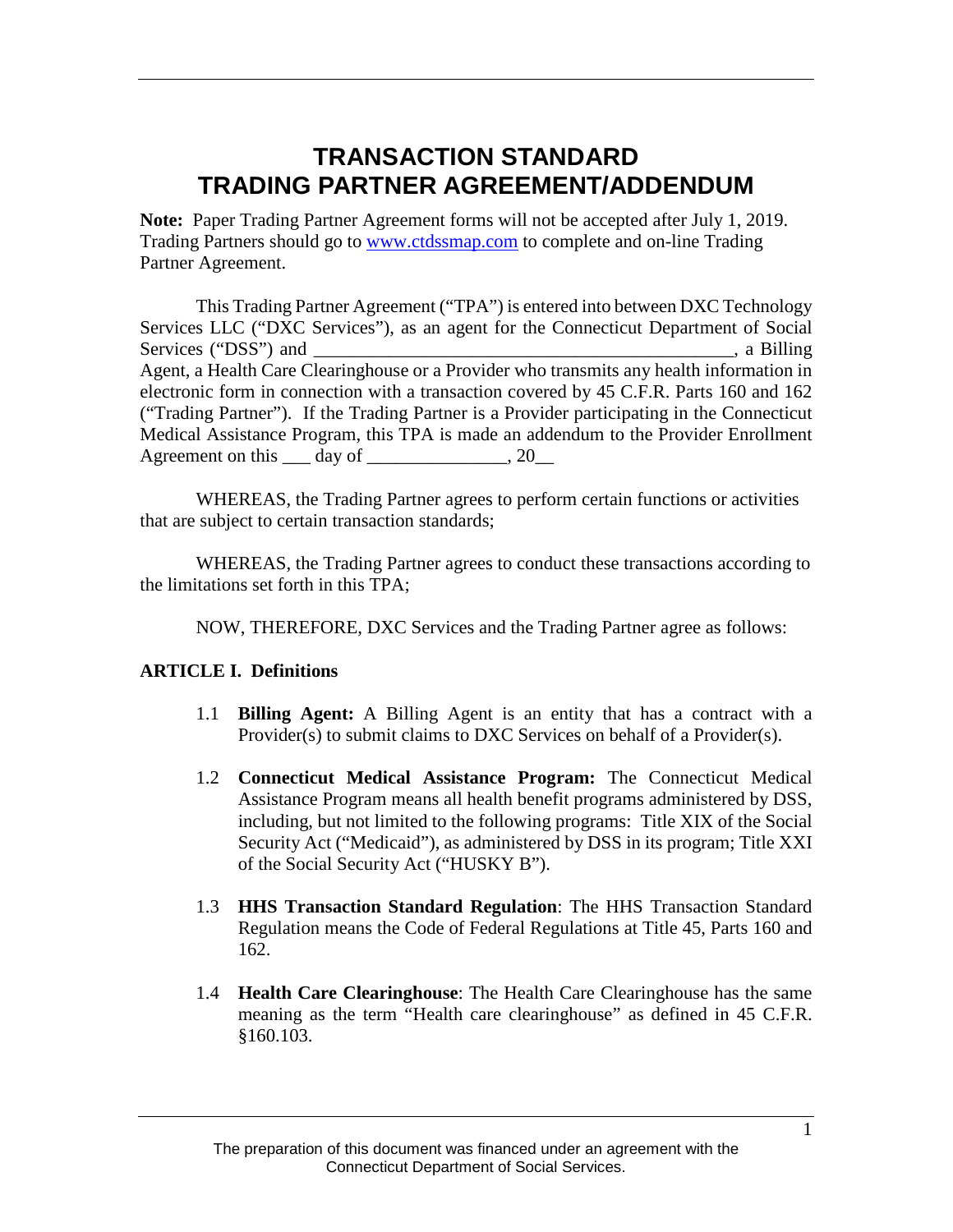- 1.5 **Individual:** The Individual is the person who is the subject of the PHI and has the same meaning as the term "individual" as defined in 45 C.F.R. §160.103.
- 1.6 **Parties**: The Parties are DXC Services and the Trading Partner.
- 1.7 **Protected Health Information**: Protected Health Information ("PHI") has the same meaning as the term "protected health information" as defined in 45 C.F.R. §160.103.
- 1.8 **Provider**: The Provider is an individual, entity or facility that has an approved Provider Enrollment Agreement with DSS.
- 1.9 **Provider Enrollment Agreement**: The Provider Enrollment Agreement is the agreement entered into between DSS and Providers participating in the Connecticut Medical Assistance Program.
- 1.10 **Standard transaction**: Standard transaction ("Standard") means a transaction that complies with the applicable standard adopted by 45 C.F.R. Part 162**.**
- 1.11 **Transactions**: Transactions means the transmission of information between two entities to carry out financial or administrative activities related to health care, as defined in 45 C.F.R. §160.103.

### **ARTICLE II. Term**

The term of this TPA shall commence as of \_\_\_\_\_\_\_\_\_\_\_\_ (the "Effective Date").

#### **ARTICLE III. Trading Partner Obligations**

The Trading Partner agrees to the following:

- 3.1 Trading Partner hereby agrees that it will not change any definition, data condition or use of a data element or segment as proscribed in the HHS Transaction Standard Regulation (45 C.F.R. § 162.915(a)).
- 3.2 Trading Partner hereby agrees that it will not add any data elements or segments to the maximum data set as proscribed in the HHS Transaction Standard Regulation (45 C.F.R. §162.915(b)).
- 3.3 Trading Partner hereby agrees that it will not use any code or data elements that are either marked "not used" in the Standard's implementation specifications or are not in the Standard's implementation specifications. (45) C.F.R. §162.915(c)).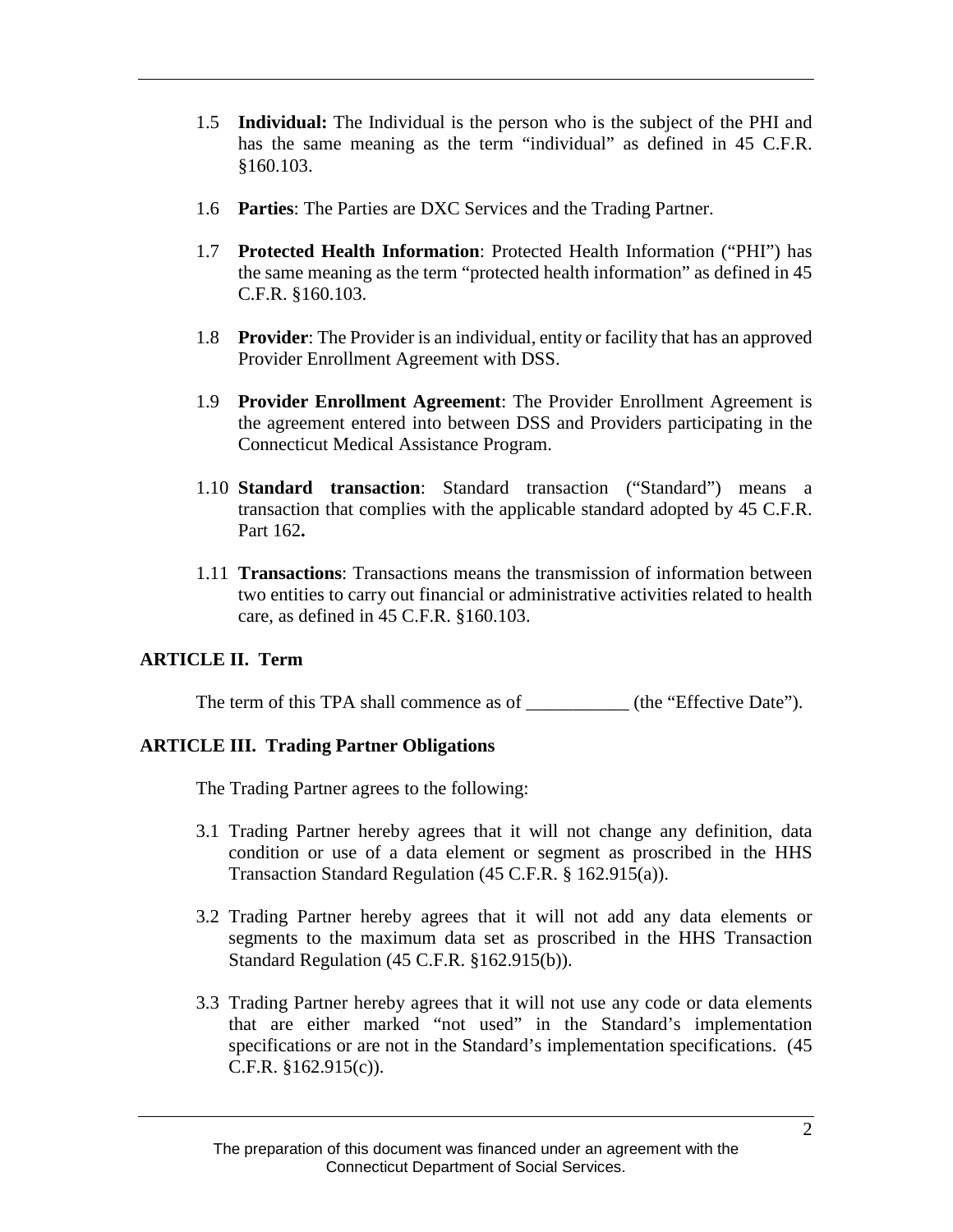- 3.4 Trading Partner hereby agrees that it will not change the meaning or intent of any of the Standard's implementation specifications. (45 C.F.R. §162.915(d)).
- 3.5 Trading Partner hereby understands and agrees to submit Connecticut Medical Assistance Program-specific data elements in accordance with the Connecticut Medical Assistance Program Specific Billing Guides, to the extent that the Connecticut Medical Assistance Program-specific data elements do not change the meaning or intent of any of the Standard's implementation specifications (45 C.F.R. §162.915(d)) or do not change any definition, data condition or use of a data element or segment as proscribed in the HHS Transaction Regulation (45 C.F.R. §162.915(a)).
- 3.6 Trading Partner who is a Provider hereby agrees to adequately test all business rules appropriate to its types and specialties. Trading Partner who is a Billing Agent or a health care clearinghouse hereby agrees to adequately test all business rules appropriate to each and every provider type and specialty for which it provides billing or health care clearinghouse services.
- 3.7 Trading Partner agrees to cure Transactions errors or deficiencies identified by DXC Services, and Transactions errors or deficiencies identified by a Provider if the Trading Partner is acting as a Billing Agent or a health care clearinghouse for that Provider. When Trading Partner is a Billing Agent or a health care clearinghouse, Trading Partner agrees to properly communicate deficiencies and other pertinent information regarding electronic transactions to enrolled providers to which they provide services as a Billing Agent or a health care clearinghouse.
- 3.8 Trading Partner agrees and understands that, from time to time, the federal Department of Health and Human Services ("HHS") may modify and set compliance dates for its Standards. Trading Partner agrees to incorporate by reference into this TPA any such modifications or changes. (45 C.F.R. §160.104).
- 3.9 Trading Partner and DXC Services understand and agree to keep open code sets being processed or used in this TPA for at least the current billing period or any appeal period, whichever is longer.  $(45 \text{ C.F.R. } §162.925(c)(2))$ .
- 3.10 Trading Partner agrees to meet all state and federal laws and regulations pertaining to confidentiality, privacy and security that are applicable to the Parties and to maintain and safeguard, in accordance with all state and federal laws and regulations, the confidentiality of DSS clients' personal, financial and medical information.
- 3.11 Trading Partner who is a Provider agrees that this TPA is an addendum to, and shall not supersede, any of the provisions contained in its Provider Enrollment Agreement. Trading Partner who is a Billing Agent agrees that this TPA is an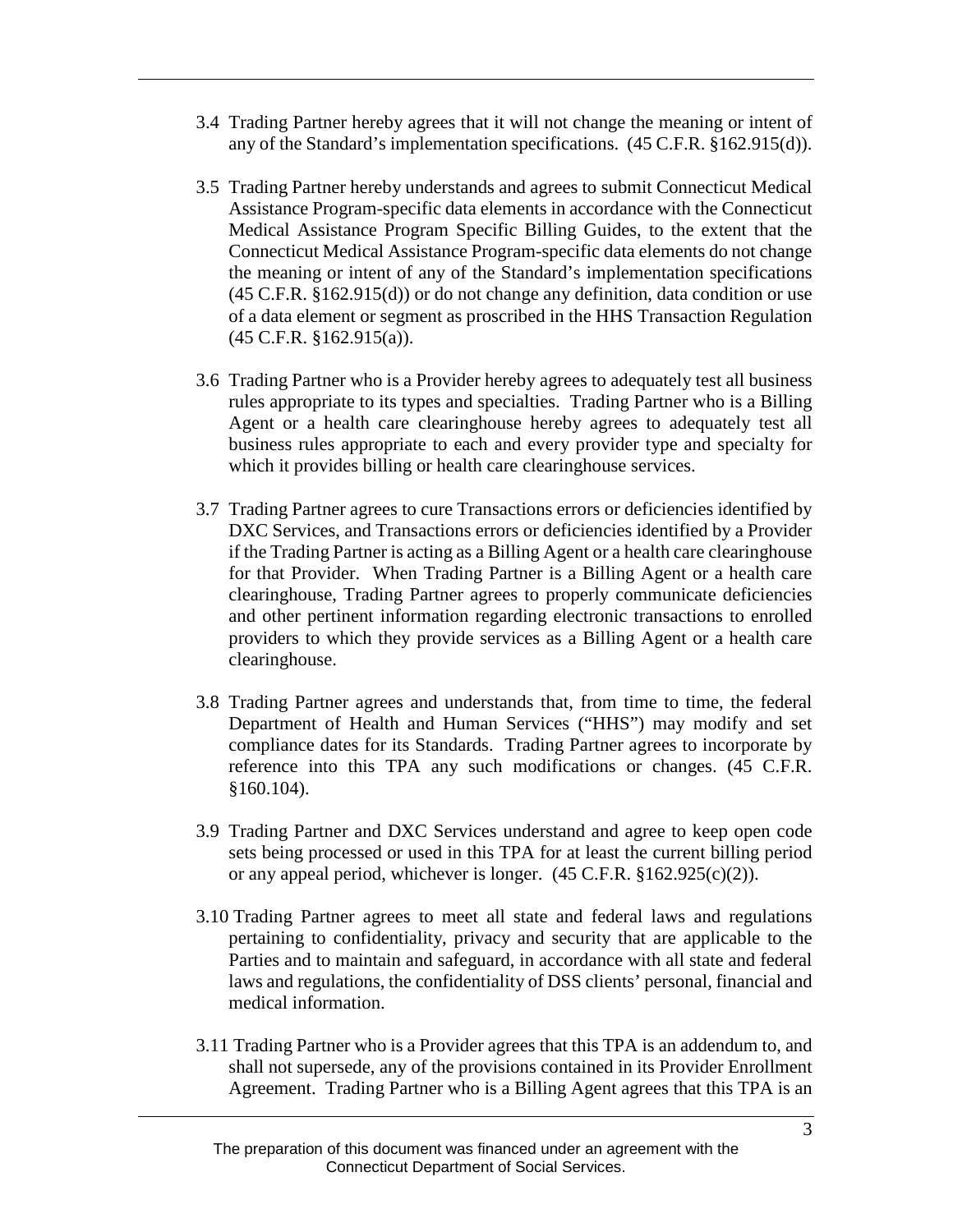addendum to, and shall not supersede, any of the provisions contained in the Provider Enrollment Agreements for the Providers for which it submits Transactions to DXC Services.

#### **ARTICLE IV. Transactions**

#### **Standards**

Selected ASC X12N standards include, as applicable, all data dictionaries, segment dictionaries and transmission controls referenced in those standards, but include only the Transaction Sets listed in the Documents section below.

#### **Documents**

| <b>Transaction</b> |                                           | Version        |
|--------------------|-------------------------------------------|----------------|
| Set No.            | <b>Document Name/Description</b>          | 5010           |
| 837                | Health Care Claim: Institutional          |                |
| 837                | <b>Health Care Claim: Professional</b>    |                |
| 837                | Health Care Claim: Dental                 |                |
| 270                | Health Care Eligibility Benefit Inquiry   |                |
| 276                | <b>Health Care Claim Status Request</b>   |                |
| 834                | <b>Benefit Enrollment and Maintenance</b> |                |
| 278                | <b>Prior Authorization</b>                |                |
| 999                | <b>Functional Acknowledgment</b>          | X              |
|                    | (Note: DXC Services will                  |                |
|                    | automatically receive this transaction    |                |
|                    | when sent by a trading partner in         |                |
|                    | response to an 835 Health Care Claim      |                |
|                    | Payment/Advice transaction.)              |                |
| <b>Transaction</b> |                                           | <b>Version</b> |
| Set No.            | <b>Document Name/Description</b>          | D.0            |
| <b>NCPDP</b>       | Pharmacy                                  |                |

Trading Partner will send to DXC Services the following documents:

Number of Providers for which you bill: \_\_\_\_\_\_\_\_\_\_\_\_\_\_\_\_\_\_\_\_\_\_\_\_\_\_\_\_\_\_\_\_\_\_\_\_\_\_

Estimated Claim Volume per Month: \_\_\_\_\_\_\_\_\_\_\_\_\_\_\_\_\_\_\_\_\_\_\_\_\_\_\_\_\_\_\_\_\_\_\_\_\_\_\_\_

Expected Frequency of Claim Submission: \_\_\_\_\_\_\_\_\_\_\_\_\_\_\_\_\_\_\_\_\_\_\_\_\_\_\_\_\_\_\_\_\_\_\_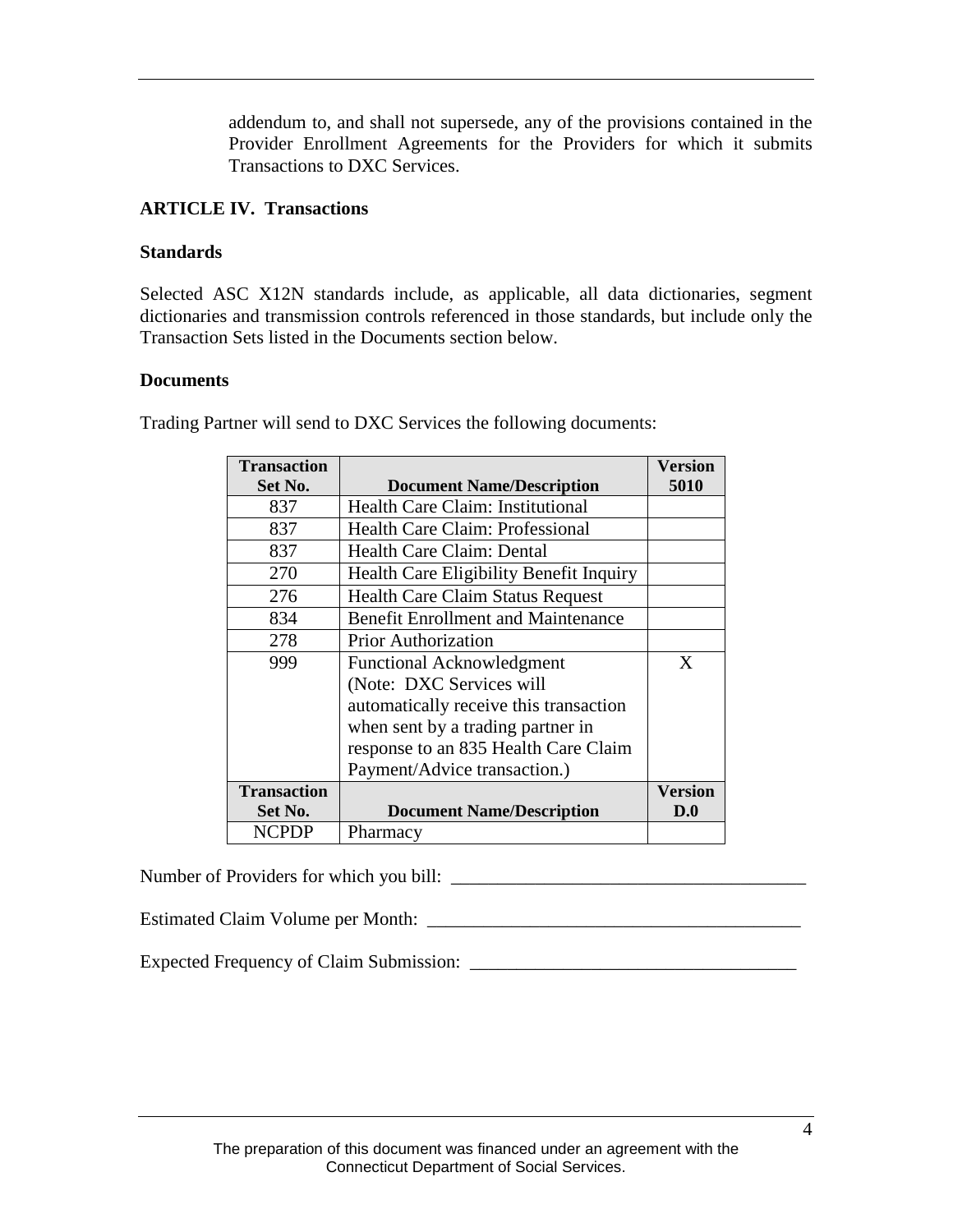| <b>Transaction</b> |                                          | <b>Version</b> |
|--------------------|------------------------------------------|----------------|
| Set No.            | <b>Document Name/Description</b>         | 5010           |
| 820                | Payroll Deducted and Premium             |                |
|                    | Payment                                  |                |
| 835                | Health Care Claim Payment/Advice*        |                |
| 271                | Health Care Eligibility Benefit          |                |
|                    | Response                                 |                |
| 2.77               | <b>Health Care Claim Status Response</b> |                |
| 278                | <b>Prior Authorization Response</b>      |                |
| 999                | <b>Functional Acknowledgment</b>         |                |
| <b>Transaction</b> |                                          | <b>Version</b> |
| Set No.            | <b>Document Name/Description</b>         | D.0            |
| <b>NCPDP</b>       | Pharmacy                                 |                |

DXC Services will be sending the following documents to the Trading Partner:

\*As required by the Section 1104 of the Affordable Care Act and the CORE 382 ERA Enrollment Data Rule, a standard set of information is required for enrollment for the 835 Health Care Claim Payment/Advice. Additional information to address these requirements is found on the CAQH Web site at

http://www.caqh.org/ORMandate EFT.php. Please reference Article VIII for the Electronic Remittance Advice (ERA) Authorization Agreement, a requirement to be used for enrollment of an ERA/835 Health Care Claim Payment/Advice.

#### **Guidelines**

HIPAA: Health Insurance Portability and Accountability Act

This Trading Partner Agreement is intended to collect information that is within the framework of the CAQH CORE Operating Rule 382 (ERA Enrollment Data Rule) adopted for use under HIPAA. The Trading Partner Agreement is not intended to collect information that in any way exceeds the requirements or usages of data expressed in the CAQH CORE Operating Rule 382 (ERA Enrollment Data Rule).

#### **ARTICLE V. Termination**

This TPA shall remain in effect until terminated by either party with not less than thirty (30) days prior written notice to the other Party. Such notice shall specify the effective date of termination. In the event of a material breach of this TPA by either Party, the nonbreaching Party may terminate the TPA by giving written notice to the breaching Party. The breaching Party shall have thirty (30) days to fully cure the breach. If the breach is not cured within thirty (30) days after the written notice is received by the breaching party, this TPA shall automatically and immediately terminate.

With the approval of DSS, this TPA will be terminated if DSS requests DXC Services to stop processing claims for the Trading Partner or the contract between DXC Services and DSS expires or terminates.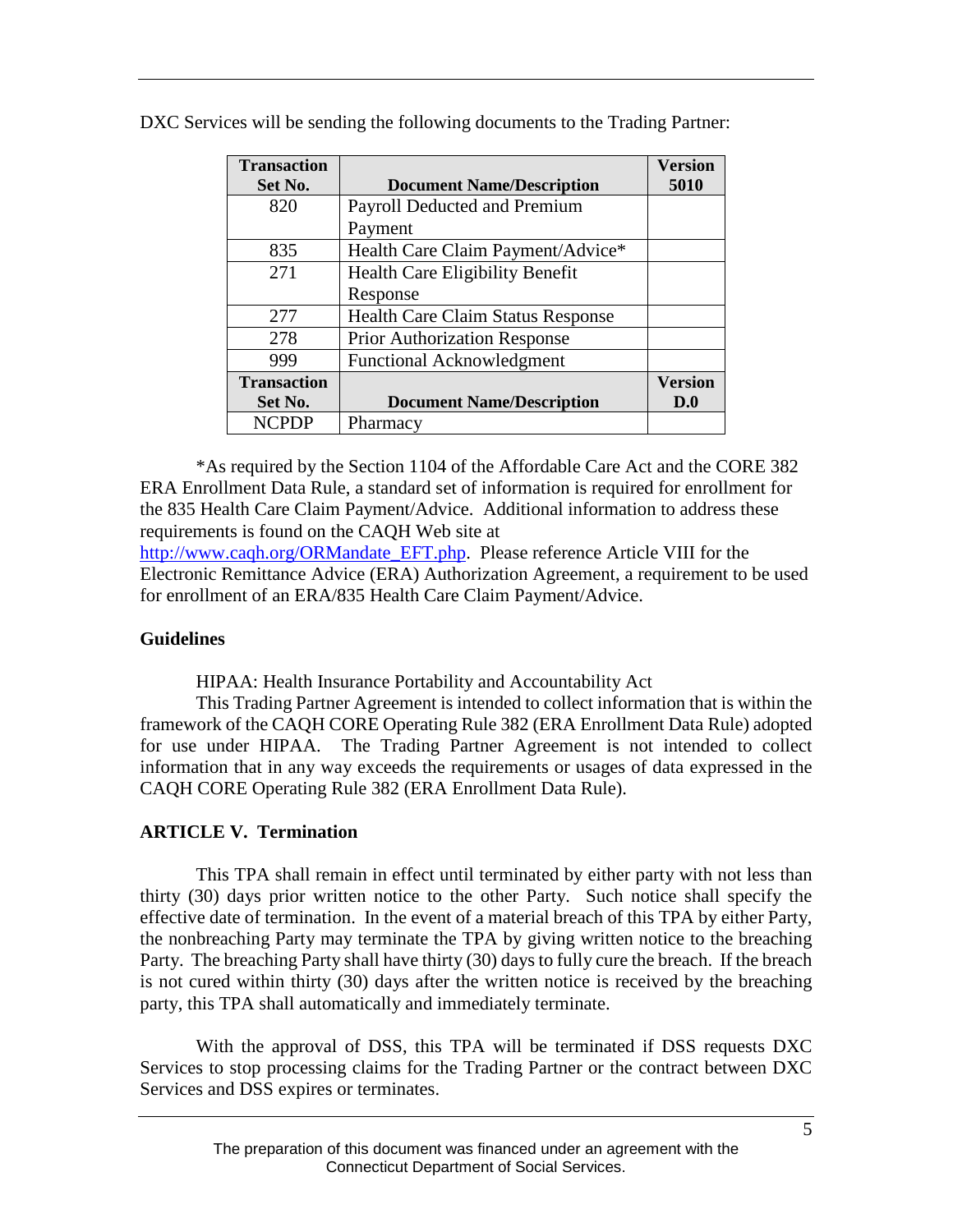#### **ARTICLE VI. Assignment of the TPA**

This TPA is binding on the Parties hereto and their successors and assigns, but neither Party may assign this TPA without the prior written consent of the other, which consent shall not be unreasonably withheld.

#### **ARTICLE VII**. **Providers Covered by this TPA (for all non- Electronic Remittance Advice (ERA)/835 Health Care Claim Payment/Advice transactions)**

The Trading Partner is submitting Transactions for the Providers (identified by AVRS ID) listed below. If space is necessary for additional Providers, please make copies of Article VII and submit with the TPA. The AVRS ID (sometimes referred to as the Medicaid Provider number) can be found in the "Provider Welcome Letter" issued upon successful enrollment into the Connecticut Medical Assistance Program.

Please note that it is necessary to complete Article VIII to enroll providers for an Electronic Remittance Advice (ERA)/835 Health Care Claim Payment/Advice. Article VIII must be completed for each AVRS ID in order to receive the ERA/835 Health Care Claim Payment/Advice.

| <b>AVRS ID</b> | <b>Provider Name</b>                                                                                                                                                                                                                                                                                                                                                                                                                       |
|----------------|--------------------------------------------------------------------------------------------------------------------------------------------------------------------------------------------------------------------------------------------------------------------------------------------------------------------------------------------------------------------------------------------------------------------------------------------|
|                |                                                                                                                                                                                                                                                                                                                                                                                                                                            |
|                |                                                                                                                                                                                                                                                                                                                                                                                                                                            |
|                | $\frac{3}{2}$                                                                                                                                                                                                                                                                                                                                                                                                                              |
|                | 4. $\overline{\phantom{a}}$                                                                                                                                                                                                                                                                                                                                                                                                                |
|                | $5.$ $\overline{\phantom{a}}$                                                                                                                                                                                                                                                                                                                                                                                                              |
|                | $\overline{6.}$ $\overline{\phantom{1.}0}$                                                                                                                                                                                                                                                                                                                                                                                                 |
|                | 7. $\overline{\phantom{a}}$                                                                                                                                                                                                                                                                                                                                                                                                                |
|                | $8.$ $\overline{\phantom{a}}$                                                                                                                                                                                                                                                                                                                                                                                                              |
|                |                                                                                                                                                                                                                                                                                                                                                                                                                                            |
|                |                                                                                                                                                                                                                                                                                                                                                                                                                                            |
|                |                                                                                                                                                                                                                                                                                                                                                                                                                                            |
|                |                                                                                                                                                                                                                                                                                                                                                                                                                                            |
|                | $\begin{array}{c c c c c} \hline \multicolumn{3}{c }{\textbf{12.}} & \multicolumn{3}{c }{\textbf{13.}} \\ \hline \multicolumn{3}{c }{\textbf{14.}} & \multicolumn{3}{c }{\textbf{15.}} \\ \hline \multicolumn{3}{c }{\textbf{16.}} & \multicolumn{3}{c }{\textbf{17.}} \\ \hline \multicolumn{3}{c }{\textbf{18.}} & \multicolumn{3}{c }{\textbf{19.}} \\ \hline \multicolumn{3}{c }{\textbf{19.}} & \multicolumn{3}{c }{\textbf{19.}} \\$ |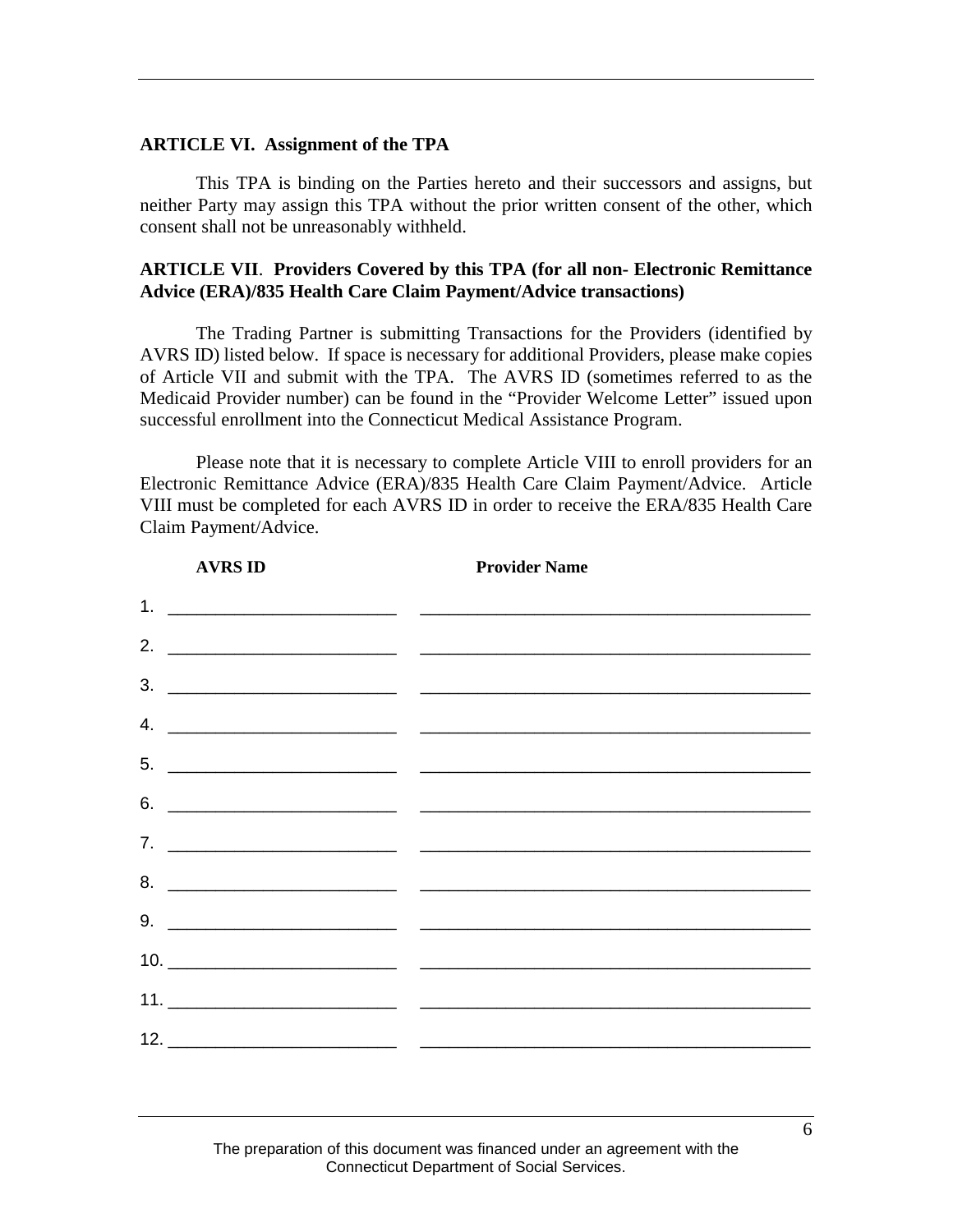#### **ARTICLE VIII. Electronic Remittance Advice (ERA) Authorization Agreement - 835 Health Care Claim Payment/Advice**

Please note that it is necessary to complete Article VIII to enroll providers for an ERA/835 Health Care Claim Payment/Advice. In accordance with ACA Section 1104, in the required "Other Identifiers" field below, the Trading Partner must list the AVRS ID in the field labeled "Trading Partner ID" in the Other Identifiers section. The AVRS ID uniquely identifies each provider. Each AVRS ID is nine digits and can be found in the "Provider Welcome Letter" issued upon a provider's successful enrollment into the Connecticut Medical Assistance Program.

**Article VIII must be completed for each AVRS ID for which you wish to receive the ERA/835 Health Care Claim Payment/Advice.** If space is necessary for additional AVRS IDs, please make copies of Article VIII and submit with the TPA. Definitions of each field below can be found on Appendix A.

#### **Provider Name:**

#### **Provider Identifiers:**

| Provider Federal Tax Identification |  |
|-------------------------------------|--|
| Number (TIN) or Employer            |  |
| Identification Number (EIN)         |  |
| OR                                  |  |
| National Provider Identifier (NPI)  |  |

#### **Other Identifiers:**

| <b>Assigning Authority</b> | Medicaid |  |
|----------------------------|----------|--|
| Trading Partner ID         |          |  |

#### **Electronic Remittance Advice Information:**

| Preference for Aggregation of Remittance<br>Data (e.g., Account Number Linkage to<br><b>Provider Identifier</b> )<br>Provider Tax Identification Number<br>'IN) |                                                               |
|-----------------------------------------------------------------------------------------------------------------------------------------------------------------|---------------------------------------------------------------|
| OR                                                                                                                                                              |                                                               |
| National Provider Identifier (NPI)                                                                                                                              |                                                               |
| Method of Retrieval                                                                                                                                             | Trading Partner Secure Web Portal<br>Safe Harbor Connectivity |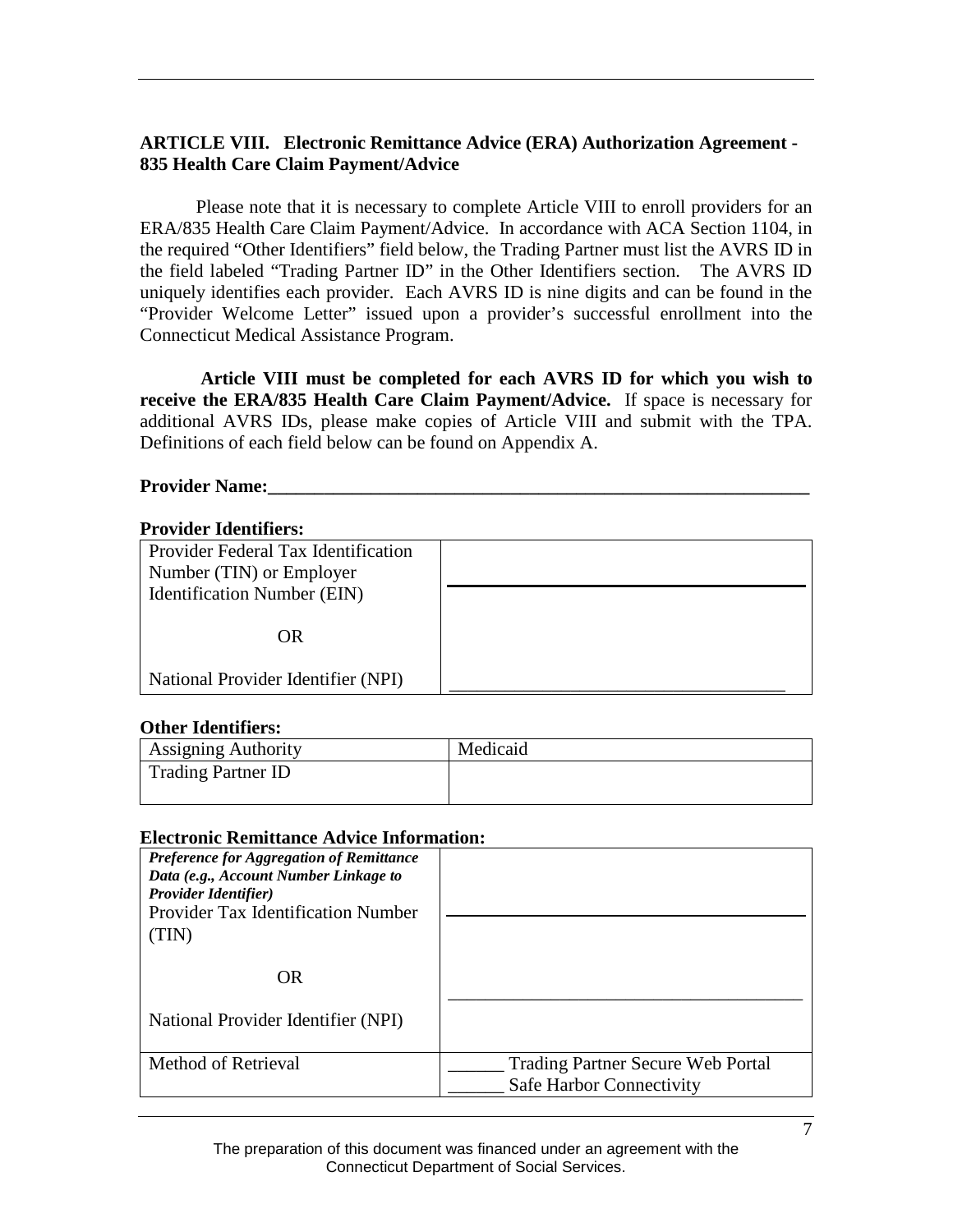#### **Submission Information:**

| <b>Reason for Submission</b> | New Enrollment           |
|------------------------------|--------------------------|
|                              | <b>Change Enrollment</b> |
|                              | <b>Cancel Enrollment</b> |

I authorize the electronic remittance advice enrollment under the Connecticut Medical Assistance Program. I understand that I am responsible for the validity of the above information.

#### *Authorized Signature*

*Requested ERA Effective Date:* 

#### **Return this form to: DXC Services LLC P.O. Box 2991 Hartford, CT 06104**

**Note:** Paper Trading Partner Agreement forms will not be accepted after July 1, 2019. Trading Partners should go to [www.ctdssmap.com](http://www.ctdssmap.com/) to complete and on-line Trading Partner Agreement.

Please note: You must contact your financial institution to arrange for the delivery of the CORE-required Minimum CCD+ data elements needed for reassociation of the payment and the electronic remittance advice ERA. (*Reference Phase III CORE EFT & ERA Reassociation (CCD+/835) Rule Version 3.0.0 available on the CAQH Web site at [http://www.caqh.org/ORMandate\\_EFT.php.](http://www.caqh.org/ORMandate_EFT.php))*

#### *Verification of ERA Status*

Trading partners can access their Trading Partner Enrollment/Profile on the Secure Web portal to verify ERA status. For instructions on creating or accessing a Secure Web portal account, please refer to Provider Manual Chapter 10, available on the [www.ctdssmap.com](http://www.ctdssmap.com/) Web site by accessing Information > Publications, and selecting Chapter 10. Additional questions may be directed to the Electronic Data InterChange (EDI) Unit at 1-800-688- 0503.

#### *Changes to or Cancellations of ERA Enrollment Information*

Should any trading partner need to update or cancel ERA enrollment information, the trading partner should make those changes via their Secure Web portal account. For instructions on creating or accessing a Secure Web portal account, please refer to Provider Manual Chapter 10, available on the [www.ctdssmap.com](http://www.ctdssmap.com/) Web site by accessing Information > Publications, and selecting Chapter 10.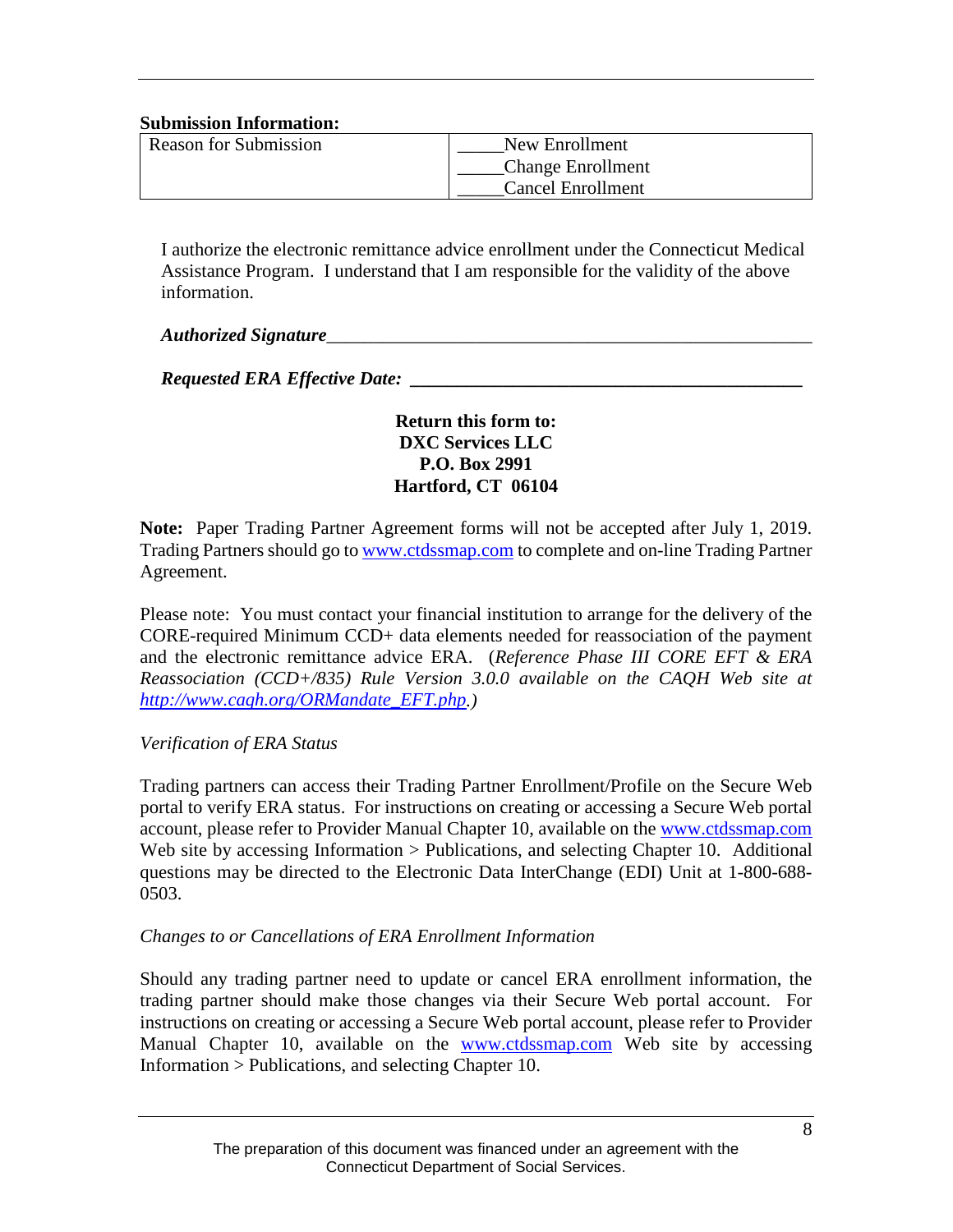#### *Late/Missing ERA Resolution Procedures*

The Financial cycle schedule, which indicates remittance advice dates, may be viewed at [www.ctdssmap.com](http://www.ctdssmap.com/) by selecting Provider > Provider Services > Schedules.

If a trading partner determines that their ERA is late or missing, the trading partner should contact the Electronic Data InterChange (EDI) Unit at 1-800-688-0503.

#### **ARTICLE IX. Contact Information for the Parties**

DXC Services LLC 55 Hartland Street East Hartford, CT 06108

#### **TRADING PARTNER**

| Name:                |  |
|----------------------|--|
|                      |  |
|                      |  |
| <b>Contact Name:</b> |  |
| Telephone Number:    |  |

| E-mail Address: |  |
|-----------------|--|
|                 |  |

IN WITNESS WHEREOF, DXC Services LLC and Trading Partner have caused this TPA to be signed and delivered by their duly authorized representatives as of the date set forth above.

DXC Services LLC By: \_\_\_\_\_\_\_\_\_\_\_\_\_\_\_\_\_\_\_\_\_\_\_\_\_\_

Print Name: Greg Jackson

Title: Account Manager

Date: \_\_\_\_\_\_\_\_\_\_\_\_\_\_\_\_\_\_\_\_\_\_\_\_\_

#### **TRADING PARTNER**

 $\mathbf{B} \mathbf{y}$ :

Print Name: \_\_\_\_\_\_\_\_\_\_\_\_\_\_\_\_\_\_\_\_\_\_\_\_\_\_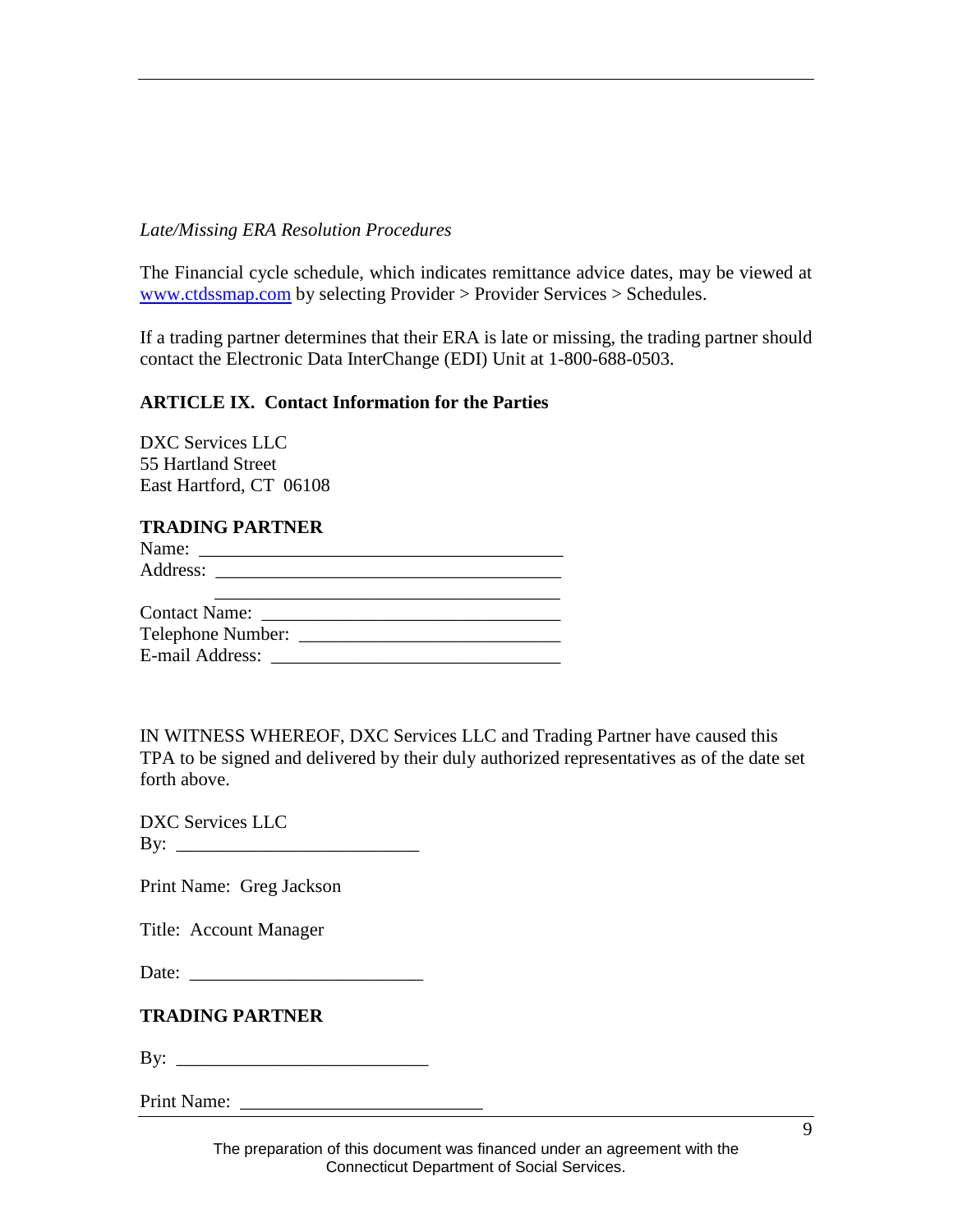Date: \_\_\_\_\_\_\_\_\_\_\_\_\_\_\_\_\_\_\_\_\_\_\_\_\_\_

# **DO NOT FAX**

# **Please mail this certification to the following address:**

# **DXC Services Attn: EDI Unit PO Box 2991 Hartford, CT 06104**

**Note:** Paper Trading Partner Agreement forms will not be accepted after July 1, 2019. Trading Partners should go to [www.ctdssmap.com](http://www.ctdssmap.com/) to complete and on-line Trading Partner Agreement.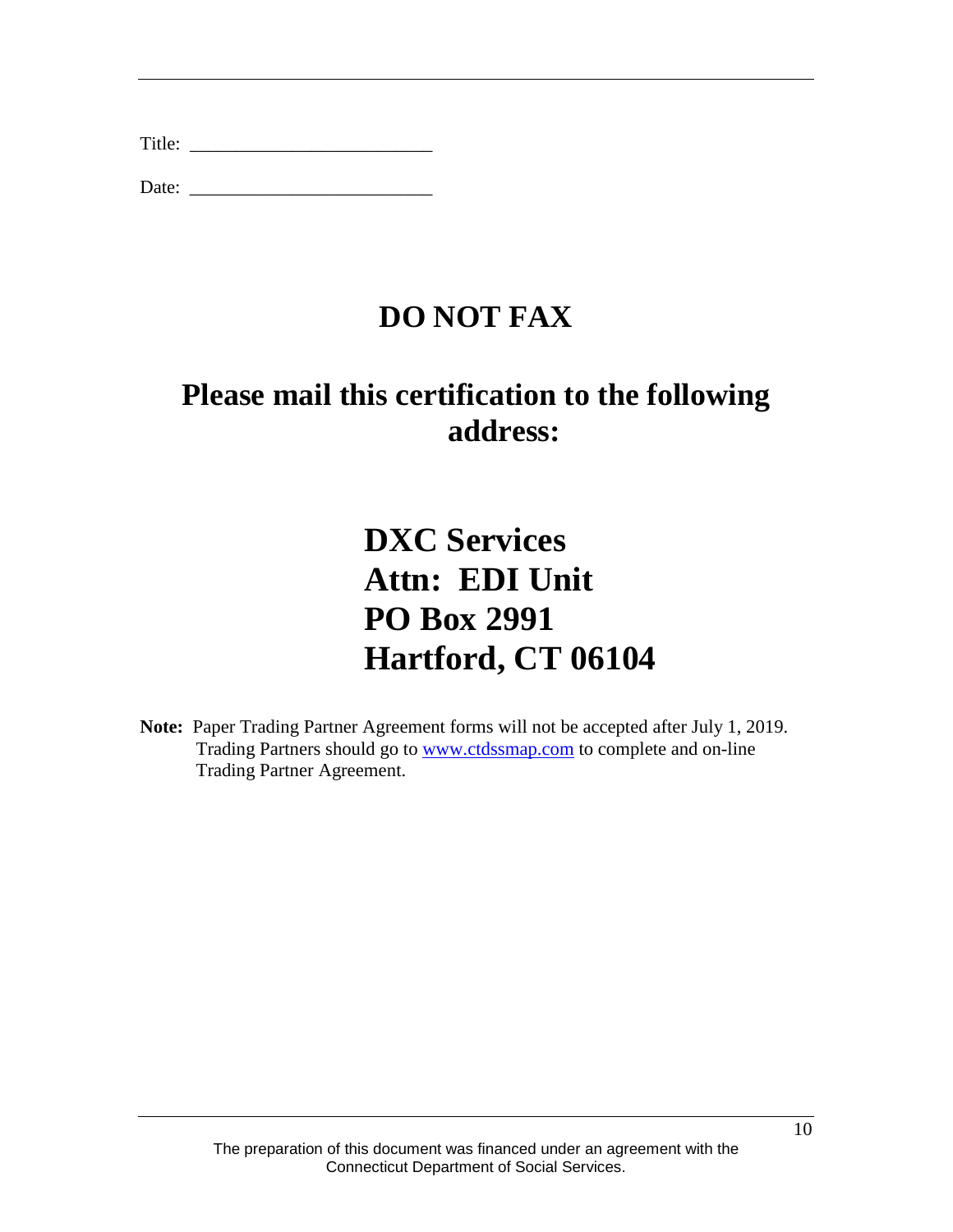## **Appendix A**

## **Connecticut Medical Assistance Program Electronic Remittance Advice (ERA) Authorization Agreement**

#### **Data Element Descriptions**

| <b>ACA 1104 Phase III</b><br>Core 382 Enrollment<br>Data Rule Field Name                                                                          | ACA 1104 Phase III Core 382 Enrollment Data Rule<br><b>Field Description</b>                                                                                                                                                                                                                                                                                                                                                                                                                                                                                                                                                                                                                                                                   | <b>Instructions for the Connecticut Medical Assistance Program</b>                                                                    |
|---------------------------------------------------------------------------------------------------------------------------------------------------|------------------------------------------------------------------------------------------------------------------------------------------------------------------------------------------------------------------------------------------------------------------------------------------------------------------------------------------------------------------------------------------------------------------------------------------------------------------------------------------------------------------------------------------------------------------------------------------------------------------------------------------------------------------------------------------------------------------------------------------------|---------------------------------------------------------------------------------------------------------------------------------------|
| <b>Provider Name</b>                                                                                                                              | Complete legal name of institution, corporate entity,<br>practice or individual provider                                                                                                                                                                                                                                                                                                                                                                                                                                                                                                                                                                                                                                                       | Enter the provider's name.                                                                                                            |
| <b>Provider Identifiers</b><br>Provider Federal Tax<br><b>Identification Number</b><br>(TIN) or Employer<br><b>Identification Number</b><br>(EIN) | A Federal Tax Identification Number, also known as an<br>Employer Identification Number (EIN), is used to<br>identify a business entity                                                                                                                                                                                                                                                                                                                                                                                                                                                                                                                                                                                                        | Enter the NPI associated to the provider. Only if the provider is atypical<br>and does not have an NPI, enter the provider's TIN/EIN. |
| <b>National Provider</b><br>Identifier (NPI)                                                                                                      | A Health Insurance Portability and Accountability Act<br>(HIPAA) Administrative Simplification Standard. The<br>NPI is a unique identification number for covered<br>healthcare providers. Covered healthcare providers and<br>all health plans and healthcare clearinghouses must use<br>the NPIs in the administrative and financial transactions<br>adopted under HIPAA. The NPI is a 10-position,<br>intelligence-free numeric identifier (10-digit number).<br>This means that the numbers do not carry other<br>information about healthcare providers, such as the state<br>in which they live or their medical specialty. The NPI<br>must be used in lieu of legacy provider identifiers in the<br><b>HIPAA</b> standards transactions |                                                                                                                                       |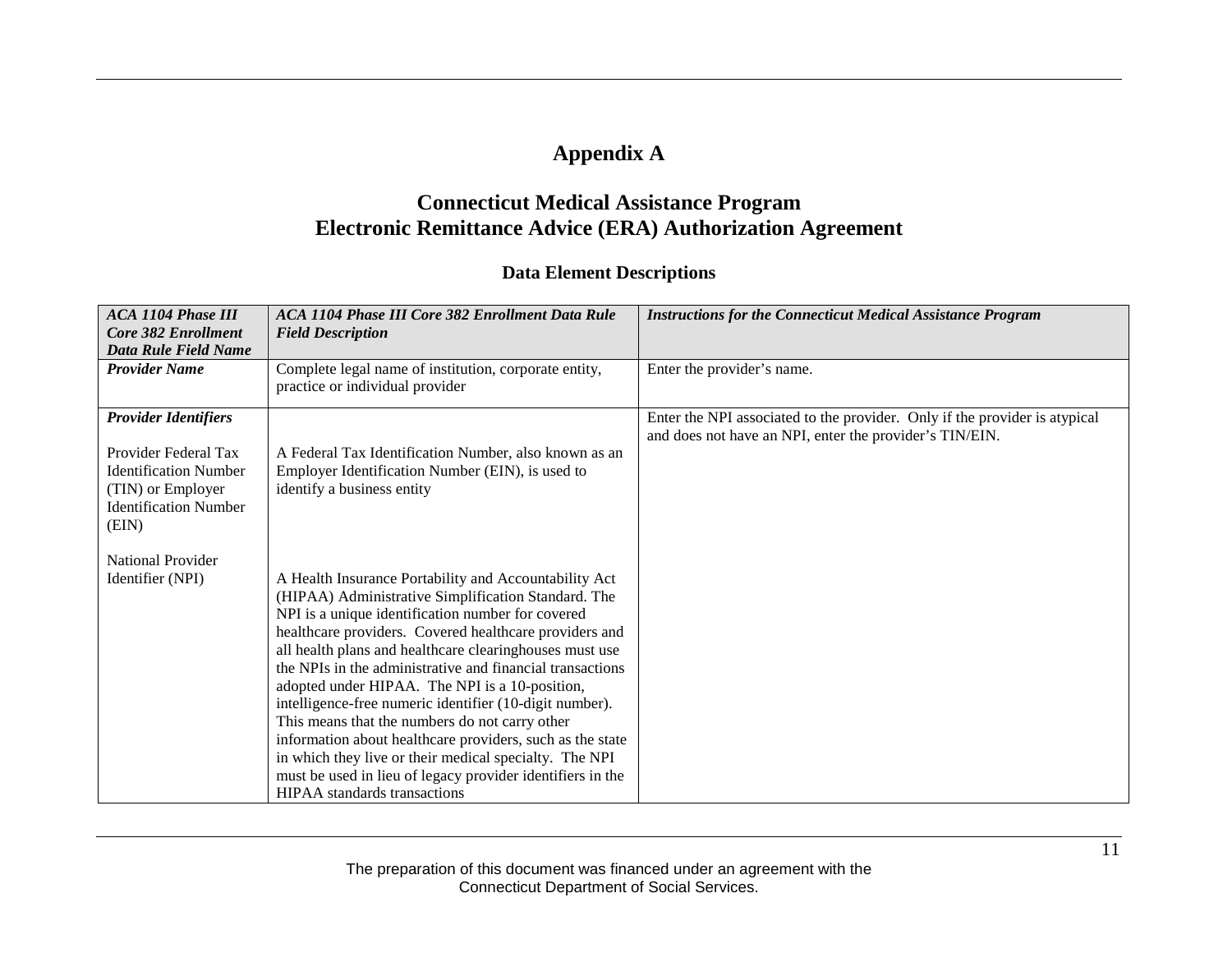| <b>ACA 1104 Phase III</b><br>Core 382 Enrollment                                                                                                                                                                                                  | <b>ACA 1104 Phase III Core 382 Enrollment Data Rule</b><br><b>Field Description</b>                                                                                                                    | <b>Instructions for the Connecticut Medical Assistance Program</b>                                                                                                                                                                                                                                                                         |
|---------------------------------------------------------------------------------------------------------------------------------------------------------------------------------------------------------------------------------------------------|--------------------------------------------------------------------------------------------------------------------------------------------------------------------------------------------------------|--------------------------------------------------------------------------------------------------------------------------------------------------------------------------------------------------------------------------------------------------------------------------------------------------------------------------------------------|
| <b>Data Rule Field Name</b>                                                                                                                                                                                                                       |                                                                                                                                                                                                        |                                                                                                                                                                                                                                                                                                                                            |
| <b>Other Identifiers</b>                                                                                                                                                                                                                          |                                                                                                                                                                                                        |                                                                                                                                                                                                                                                                                                                                            |
| Assigning Authority                                                                                                                                                                                                                               | Organization that issues and assigns the additional<br>identifier requested on the form, e.g., Medicare,<br>Medicaid                                                                                   | This field displays "Medicaid". No additional data is required in this field.                                                                                                                                                                                                                                                              |
| <b>Trading Partner ID</b>                                                                                                                                                                                                                         | The provider's submitter ID assigned by the health plan<br>or the provider's clearinghouse or vendor. For the<br>Connecticut Medical Assistance Program, this is the<br>provider's nine digit AVRS ID. | Enter the provider's 9-digit AVRS ID. (This nine digit ID can be found in<br>the "Provider Welcome Letter" issued upon a provider's successful<br>enrollment into the Connecticut Medical Assistance Program.)                                                                                                                             |
| Preference for<br><b>Aggregation of</b><br>Remittance Data (e.g.,<br><b>Account Number</b><br><b>Linkage to Provider</b><br><i>Identifier</i> )<br>Provider Tax<br><b>Identification Number</b><br>(TIN)<br>National Provider<br>Identifier (NPI) | Provider preference for grouping (bulking) claim<br>payment remittance advice – must match preference for<br>EFT payment                                                                               | Enter the provider's preference for grouping claim payments – either<br>by TIN or NPI.<br>Please note that the Preference for Aggregation of Remittance Advice Data<br>entered here must match the Account Number Linkage to Provider<br>Identifier Data entered at the time the provider enrolled for Electronic<br>Funds Transfer (EFT). |
| <b>Method of Retrieval</b>                                                                                                                                                                                                                        | The method in which the provider will receive the ERA<br>from the health plan (e.g., download from health plan<br>website, clearinghouse, etc.)                                                        | Enter the method of retrieval. Valid values are Secure Web Portal or Safe<br>Harbor Connectivity.                                                                                                                                                                                                                                          |